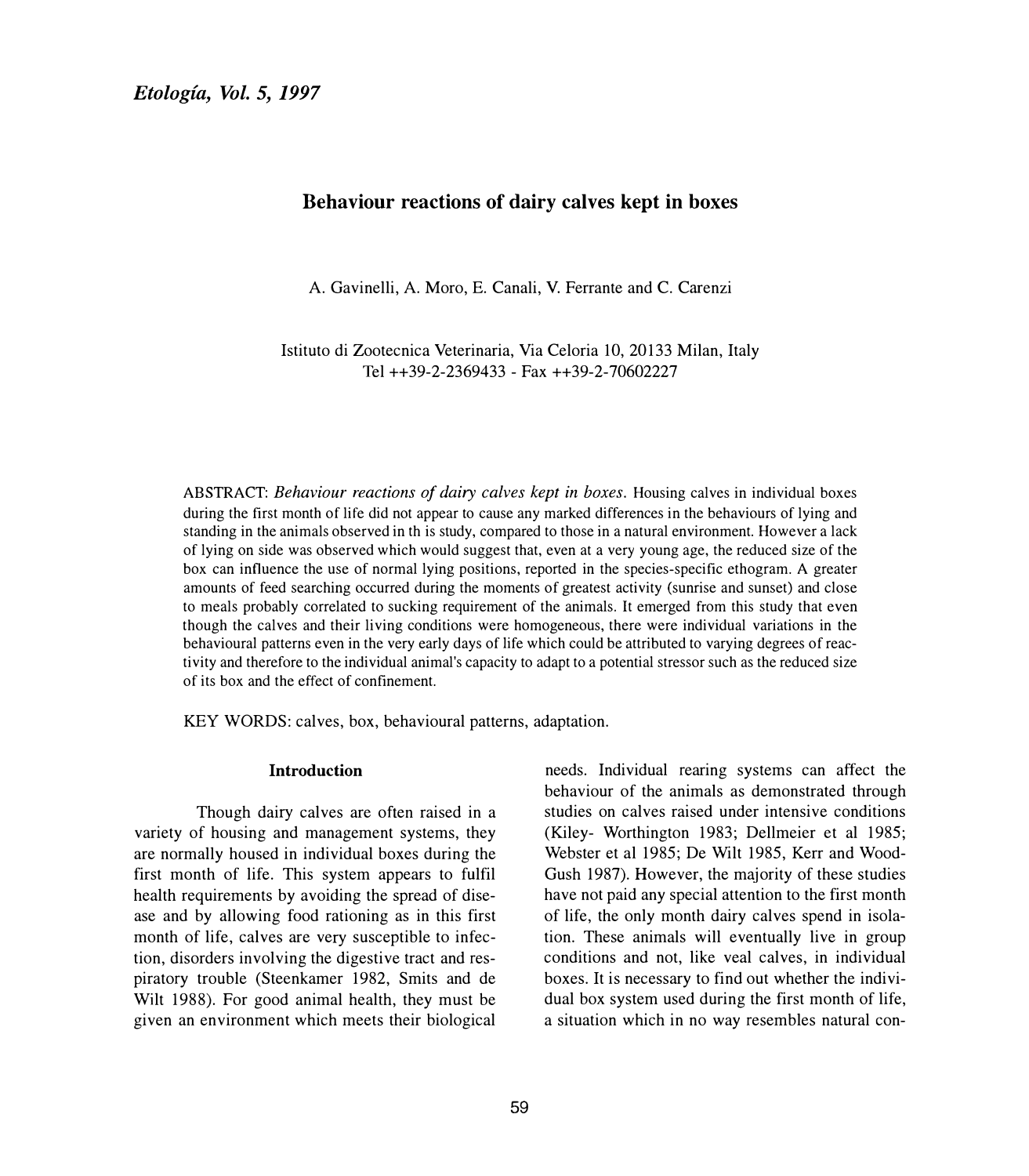ditions, could in any way jeopardise the animals' welfare, namely the species-specific ethogram (Friend and Dellmeier, 1988). In this preliminary study, the various behavioural patterns of Friesian dairy calves were observed; the calves were housed in individual boxes during the first month of life. In particular, on analysis of a first period immediately after birth and a second period at the age of one month, the authors attempted an evaluation of the animal's behaviour with special attention paid to unusual behaviour or to changes in the frequency of normal behavioural patterns in relation to the species-specific development.

## **Material and Methods**

The study group consisted of ten Friesian calves. From birth, the calves were kept in strawbedded, solid-side, individual, outdoor boxes about 0.75 x 1.21 m in size.

They were bucket-fed a milk-replacement diet twice daily at 6.00 and 18.00; hay and food concentrates were available ad libitum from a few days of life onwards.

The behaviour of each calf was recorded continually using a video-camera connected to an IPR projector and a time-lapse recorder. Recordings were made for a total of eight days - from birth to four days of age and from 26 to 30 days of age. Activity (standing) and rest (lying) behaviours were evaluated throughout the day and night (24 hours/day). The observations of the behavioural patterns were evaluated during the daylight (7.00 to 19.00). The behavioural patterns observed were defined as follows: exploration: nosing, sniffing, licking parts of the box, chewing and swallowing objects; play: prancing, kicking, pawing, vocalizing and head-shaking (Fraser and Broom, 1990). Feed searching was classified according to Redbo ( 1990) like a beginning of stereotipy: licking and sniffing inside the empty bucket, licking the feed trough, chewing hay or straw, repeated vocalisations. Selfgrooming was evaluated according to Fraser (1985): licking part sof the body, scratching with a hoof, rubbing one part against another e.g. head against a leg.s Inactive behaviours were also considered: standing and lying. Other behaviours in the list of the behavioural patterns were not considered as the frequency was very low.

The readings were made using the Time Sampling method, reading the behaviour for one minute every ten minutes. These parameters were chosen after determining that there was a variance of less than 10% between this type of sampling and continuous recordings (Martin and Bateson, 1993). With the time sampling method 1152 minutes of observation were obtained for each calf (6 minutes/hours for 24 hours for 8 days) for lying and standing. In the same way during daylight 576 minutes of observation were obtained for each calf.

The minutes of observation were analysed by non-parametric analysis of variance using the observation period and the calf as classes. The percentage time dedicated to the various behaviours were calculated for the two observation periods and for the entire day. Particular attention were paid to the 2 hours after sunrise and before sunset when the animals were most active (Fraser, 1974; De Wilt, 1985; Vitale et al., 1986), and at feeding times (meal in the afternoon). Feed searching and exploration were correlated using the Spearman correlation (Siegel, 1956).

### **Results**

From the analysis of the observations of lying and standing over 24 hours, it would appear that these activities change during the first month of life. An increase in the amount of time standing (from  $16.2\%$  in the first period to 29.1% in the second period) was observed, with a consequent reduction in the lying times. In the hours around sunrise and sunset there is a variation in the standing and lying behaviours between these two obser-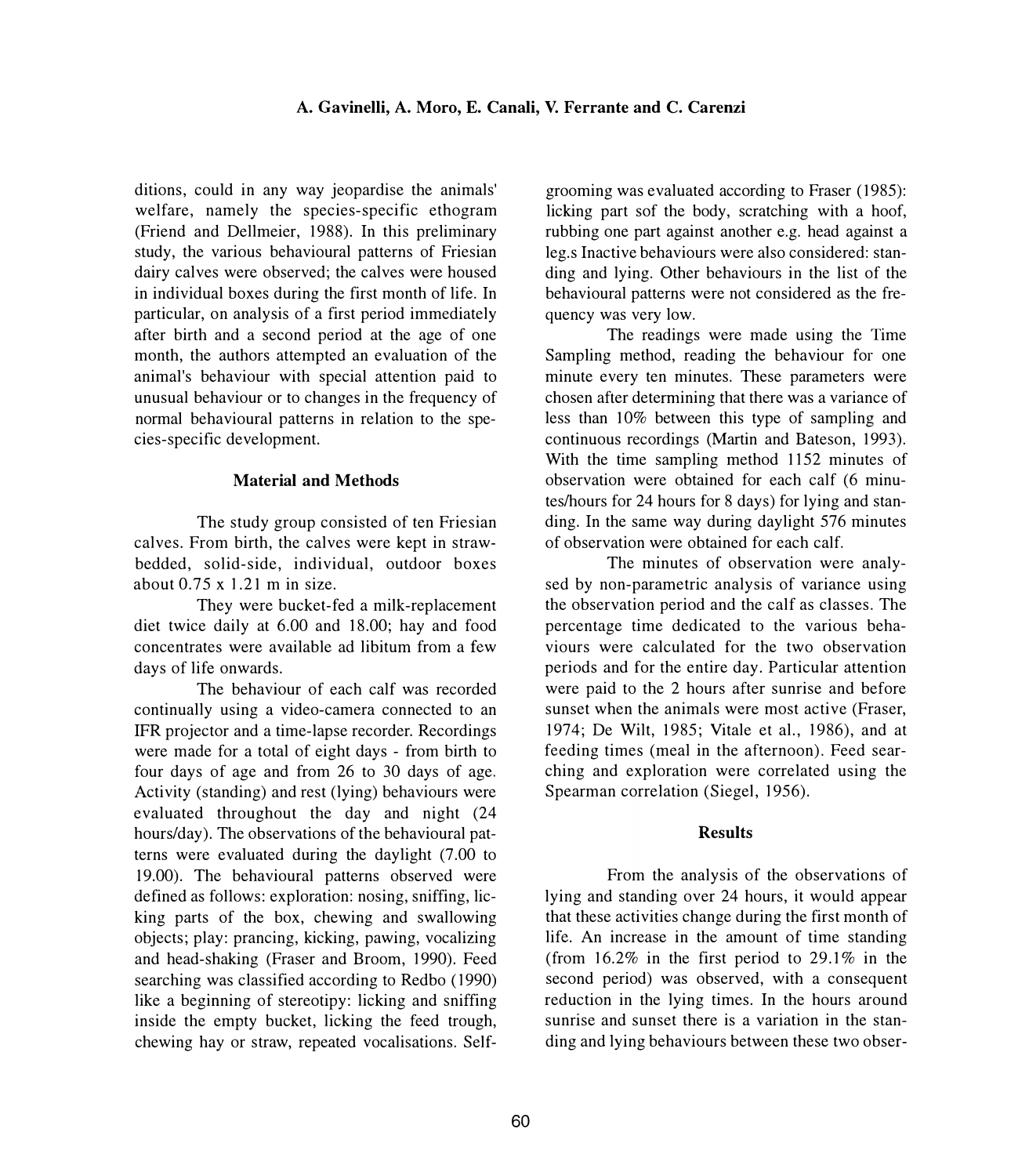## *Etologia, Vol.* 5, *1997*

| CALF<br>TERNERA                                                                                                                                                                |                                                                                                                                                                                                         |   | 2 |   | 3 |   | 4 |   | 5 |   | 6                                                                       |                                                                             |   |   | 8 |   | 9 |           | 10 |   |  |
|--------------------------------------------------------------------------------------------------------------------------------------------------------------------------------|---------------------------------------------------------------------------------------------------------------------------------------------------------------------------------------------------------|---|---|---|---|---|---|---|---|---|-------------------------------------------------------------------------|-----------------------------------------------------------------------------|---|---|---|---|---|-----------|----|---|--|
| Time Band<br>Faja horaria                                                                                                                                                      | A                                                                                                                                                                                                       | B | А | B | A | B | A | в | A | Ð | A                                                                       | B                                                                           | A | B | A | B | A | B         | A  | B |  |
| Period 1                                                                                                                                                                       | 叢                                                                                                                                                                                                       | 叢 | и | ₩ | 叢 | ≖ | к | ₩ | 0 | 叢 | O                                                                       | □                                                                           | O | 叢 |   | ₩ | п | $\bullet$ |    |   |  |
| Period 2                                                                                                                                                                       | Ω                                                                                                                                                                                                       | Ω | п |   |   |   | п | Ω | α |   | n                                                                       |                                                                             |   | П |   | O |   | Ω         |    |   |  |
| Atardecer<br>Amanecer<br><b>Lying perfermed for a total time over than 75% of observed time</b><br>Standing perfermed for a total time between $0$ and $25\%$ of observed time |                                                                                                                                                                                                         |   |   |   |   |   |   |   |   |   | Más que el 75% del tiempo hechado<br>Entre el 0 y 25% del tiempo parado |                                                                             |   |   |   |   |   |           |    |   |  |
| Lying perfermed for a total time between 50 and 75% of observed time<br>Standing perfermed for a total time between 25 and 50% of observed time                                |                                                                                                                                                                                                         |   |   |   |   |   |   |   |   |   |                                                                         | Entre el 50 y 75% del tiempo hechado<br>Entre el 25 y 50% del tiempo parado |   |   |   |   |   |           |    |   |  |
| $\bullet$ Lying perfermed for a total time less than 50% of observed time<br>Standing perfermed for a total time between 50 and 100% of observed time                          |                                                                                                                                                                                                         |   |   |   |   |   |   |   |   |   |                                                                         | Menos que el 50% del tiempo hechado<br>Entre el 50 y 100% del tiempo parado |   |   |   |   |   |           |    |   |  |
|                                                                                                                                                                                | <b>Figure 1.</b> Percentage of standing and lying of each in the two observasion periods.<br><b>Figura 1.</b> Porcentaje de tiempo parado y hechado de cada ternera en los dos periodos de observación. |   |   |   |   |   |   |   |   |   |                                                                         |                                                                             |   |   |   |   |   |           |    |   |  |

vation periods (fig. 1). Lying decreased from the first to the second observation period. No lying on side was observed in the two periods. Analysis of the data for the behavioural patterns during daylight shows that all the behaviours, except standing inac-



**Figure 2.** Percentage of behavioura patterns of the calves during the day.

*Figura 2. Porcentaje de esquemas comportamentales de las ter*neras durante el día.

tive, statistically differed from the first to the second observation periods (P=0.0001). Feed searching and exploration were recorded with a relati-



**Figure 3.** Exploration and feed searching in the first period.  $Figure 3.$  Explotación y busca de alimento en el primero periodo.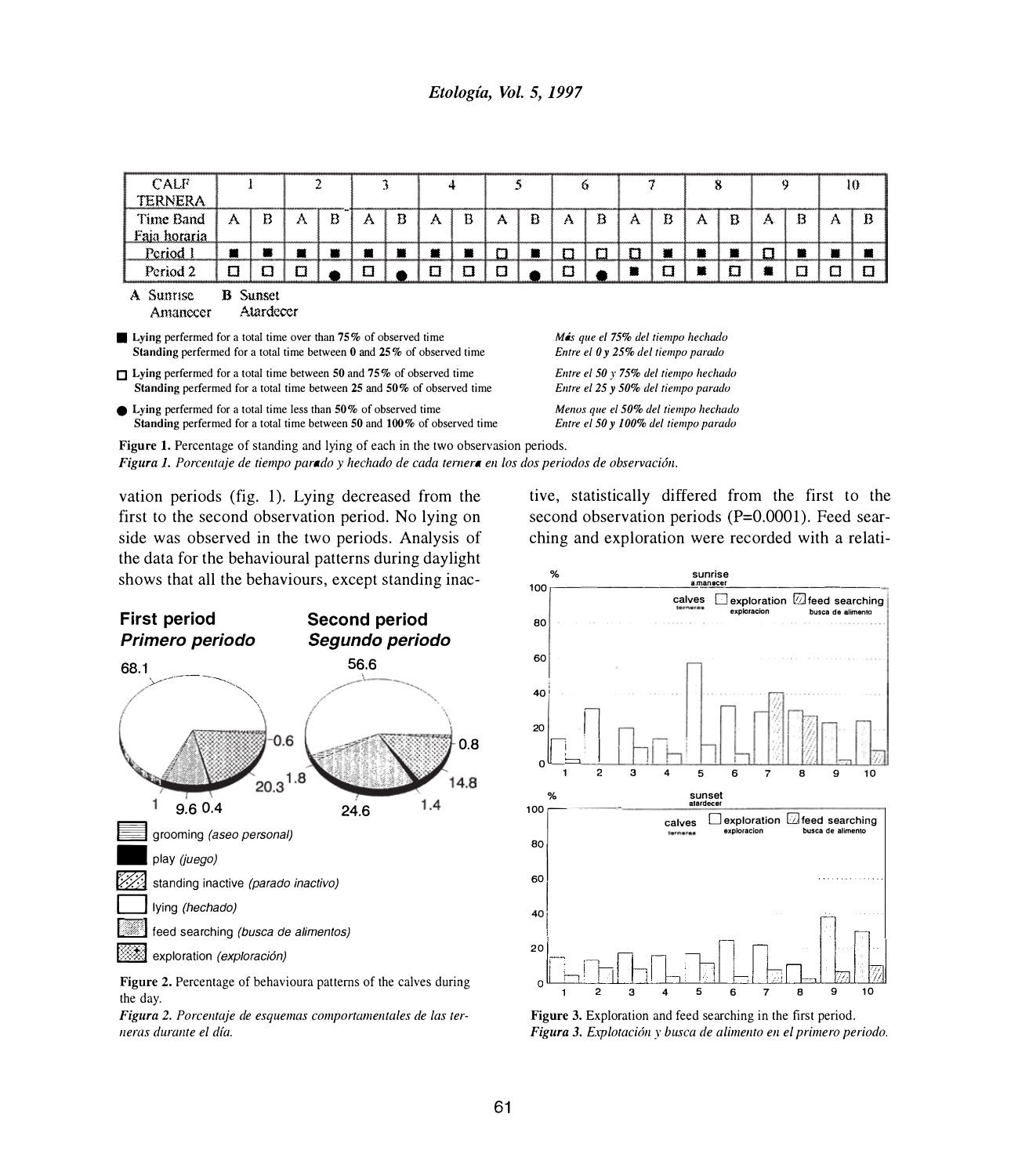

**A. Gavinelli, A. Moro, E. Canali, V. Ferrante and C. Carenzi**

**Figure 5.** Percentage of feed searching one hour before and one hour after the afternoon meal in the second period. *Figura 5. Porcentaje de busca de alimento una hora antes y una hora después de la comida de la tarde en el segundo periodo.* 

vely high percentage right from the early days of life; instead play and grooming were observed in very small percentages (fig.2). In this study, exploration was one of the most frequent activities (20.3% in the first period).

The duration of feed searching increases with age (P=0.0001); the calves spent an higher percentage of time in feed searching rather than in exploration during the second period (24.6% vs 14.8%, fig 2). If exploration and feed searching are compared (for the same periods and for the same animals; fig.3-4), it can be seen that when the animal is particularly explorative, the percentage of time dedicated to feed searching is reduced. This finding is supported by the significant negative correlation between the two behaviours in both the first and second observation periods (First period:  $*= -0.134$ , P=0.0001; second period:  $*= -0.195$ , P=0.0001). The connection bet-

ween the amount of exploration and feed searching can be observed in all the calves in this study (figures 3-4). However, the development of feed searching is extremely subjective particularly in relation to the amount of exploration during the first observation period at sunrise (figure 3). It can be seen in figure *5* that feed-searching appeared close to mealtimes and it is statistically greater before the meal  $(P=0.0001)$ .

### **Discussion**

Time spent in lying and standing activity in this study agrees with observations of calves living in natural conditions (Hafez, 1975; Webster, 1984; Fraser and Broom, 1990).

Nevertheless, even thought the quantity of standing was increased from the first to the second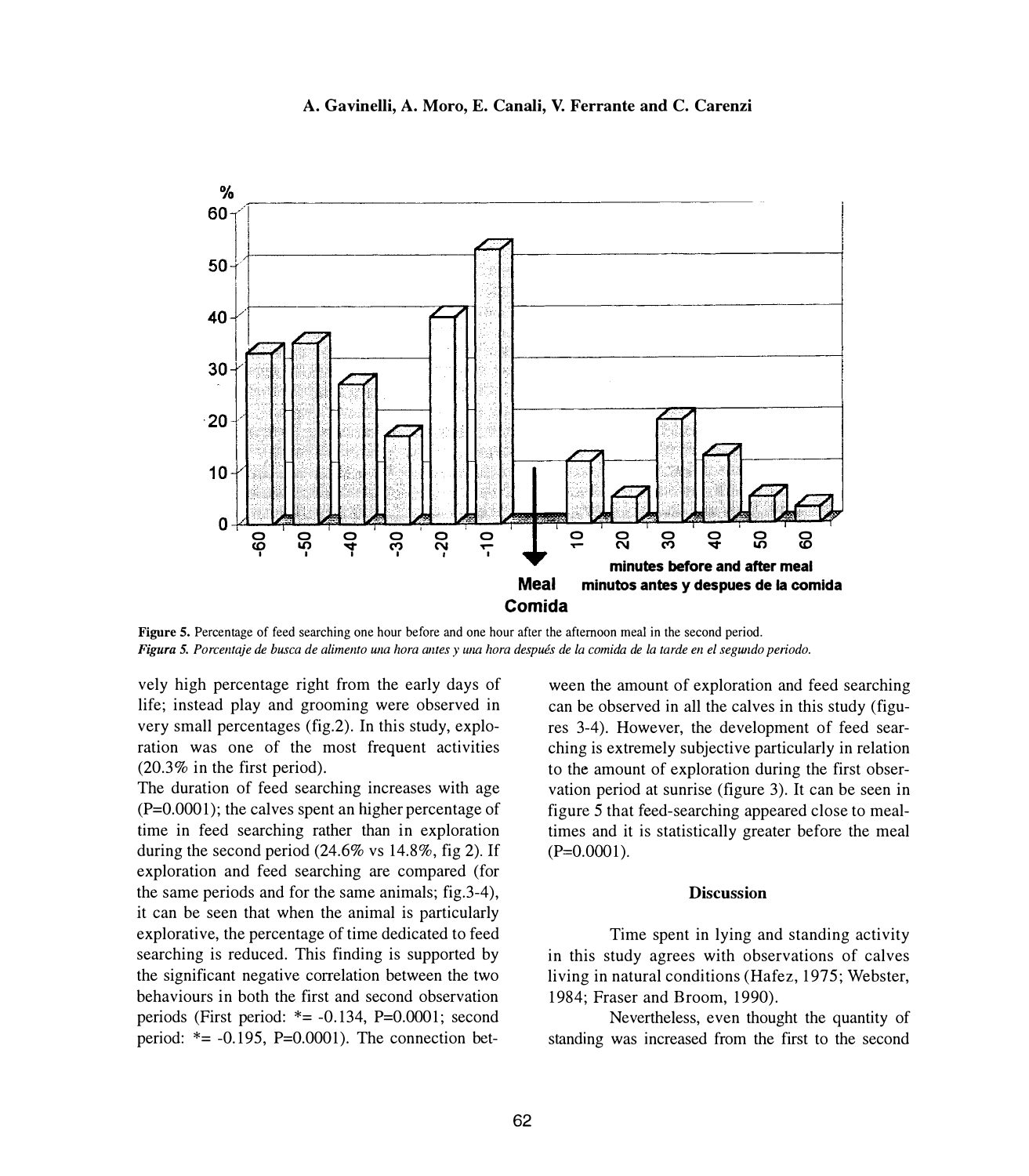period, some of the individual animals behaved differently with a reduction in the amount of standing time. As the living conditions of all the animals observed was kept strictly homogeneous, a possible explanation for this could be the different physiological reactivity among calves (Wiepkema, 1987). The decrease of lying from the first to the second observation period, would appear to indicate that the individual box allows natural distribution of the standing and lying times (de Wilt 1985; Webster 1984). Regarding the absence of lying on the side this type of lying is important for relaxation of the body musculature and for the thermal regulation of the animal (de Wilt 1985; Webster 1984). So the lack of this type of lying perhaps due to the restricted size (width in particular) of the box, may in some way jeopardise the calfs welfare as showed by de Wilt ( 1985) in a study lying on veal calves which were tethered with a short chain.





Regarding exploration, different authors have already reported that a short period of confinement, in calves younger than one month, does not impair exploration behaviour of the calves whereas this behaviour almost disappears following longer confinement periods in animals of over one month of age (Kerr and Wood-Gush 1987); this fact was confirmed in this study.

Normally, exploration is the most frequent active behaviour observed in natural-living calves (de Wilt 1985, Fraser 1974). In this study the behavioural patterns change in the first month of life and feed searching seems partially replace the explorative activity. The greater amount of feed searching observed before the meal would suggest a period of animal activity, in addition to the peaks of activity at sunrise and sunset, probably correlated to the sucking requirement in natural conditions where activity peaks preceded the calves' meal-times (Vitale et al. 1986, Fraser and Broom, 1990). This behavioural pattern and its trend before the meal and at sunrise and sunset, may indicate that some animals are involved in a more intensive feed searching activity during these periods which replaces the normal exploration and grooming activities. This is probably connected to the fact that the animals are fed just twice a day and not more often as occurs in the natural environment (Fraser and Broom, 1990; Webster, 1985). In addition, the observation of this repetitive behaviour, mainly near the feeding time, may be the basis for the development of a stereotypy, as observed in veal calves (de Wilt, 1985).

#### **Conclusions**

Housing calves in individual boxes during the first month of life does not appear to greatly change the percentage of lying and standing time in the animals observed in this study, compared to those in a natural environment (Fraser and Broom 1990, Vitale 1986). An evident reduction in the percentage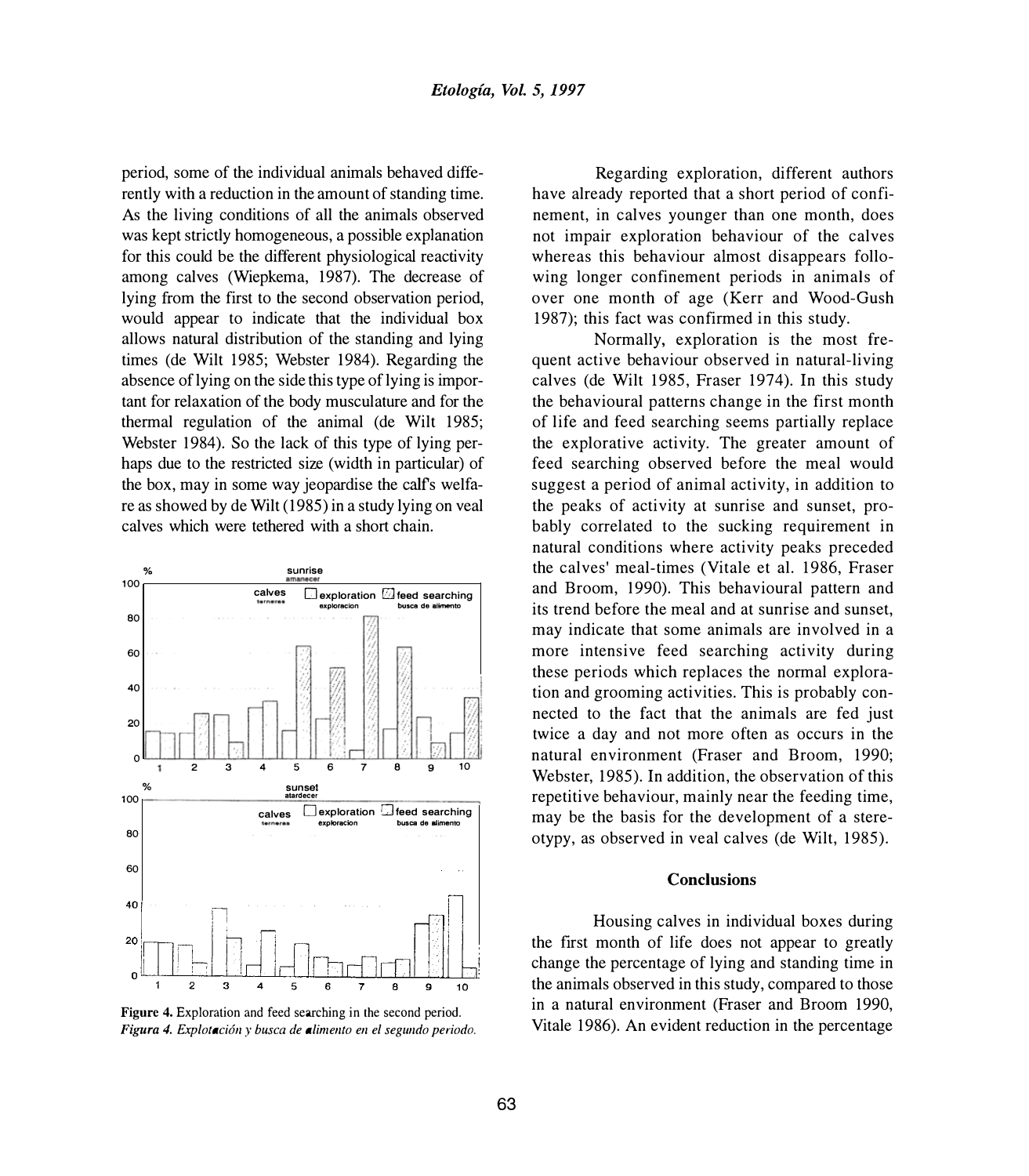of lying over the month was observed, which would confirm the above statement. Nevertheless, a lack of lying on side was observed which would suggest that, even at a very young age, the small size of the box can influence the use of normal lying postures, reported in the species-specific ethogram. Of the observed behavioural activities, exploration developed normally. However, by the second observation period, a marked drop in this type of activity was observed and it was inversely correlated with an increase in the behaviour of feed searching. As the latter appears during the periods of greatest activity, and with percentages far in excess of those for grooming and play, it seems feasible to state that the calves have a suction need that seems not satisfied by the common feeding management, a fact which has already been underlined (Reinhardt, 1980; Fraser 1985; Kerr and Wood-Gush, 1987; Kopp et al. 1986; de Passillé et al., 1992). It emerged from this study that even though the calves and their living conditions were homogeneous, there were individual variations in the behavioural patterns even in the very early days of life which could be attributed to varying degrees of reactivity (Wicpkema, 1987) and therefore to the individual animal's capacity to adapt to a potential stressor such as the reduced size of its box and the effect of confinement.

So, although at present it is impossible to state whether the housing system during the first month of life has any influence on the behaviour and the performance of these animals in adult life, it is important that during this early period the animals develop correctly in accordance with the speciesspecific ethogram, while taking into account the different reactivity of each animal.

### **Acknowledgements**

The authors thank the owners and the of the dairy farm "Speranza" and Ing A Bellazzi for their useful support.

Research supported by National Research Council of Italy, Special Project RAISA, Sub-project  $N$  3, Paper N, 2947

#### **Resumen**

En el presente estudio no se han evidenciado difercncias en la actividad de hechado y parado de terneras criadas en boxes individuales durante cl primer mes de vida con respecto a lo observado en otras investigaciones en medio natural. Las actividades de hechado y parado se modifican durantc el primer mes de vida, manifestando un incremento del tiempo en que el animal está parado (del 16.2% en el primer periodo hasta el  $29.1\%$  en el segundo). Esta variación se manifiesta principalmente cerca del amanecer y del atardecer (fig. 1), aún que la distribución del tiempo hcchado y parado sea diferente en cada ternera. Además, se ha observado una falta de la postura lateral durante el comportamiento hechado. Esto puede sugerir que, hasta en edad muy precoz, el tamafio reducido de! box puedc tener un efecto sobre el uso de las normales posturas en posición hechada, que son descritas en el etograma específico de esta especie. El analisis estadfstico de los tiempos dedicados a los diferentes esquemas comportamentalcs durante el dfa ha evidenciado difcrencias significativas (p<0.0001) entre el primero y el segundo periodo en todos los comportamientos observados, con exclusión del comportamiento parado inactivo. Los comportamientos "busca de alimcnto" (descrito por Redbo, 1990) y "exploraci6n" han sido observados en porcentajes de tiempo relativamente elevados en los primeros días de vida, micntras que el "juego" y el "asco personal" se han manifestado por un porcentaje de tiempo muy escaso (fig. 2). El desarrollo de la "busca de alimento" varia entre terneras especialmente en relación con la cantidad de tiempo dedicado a la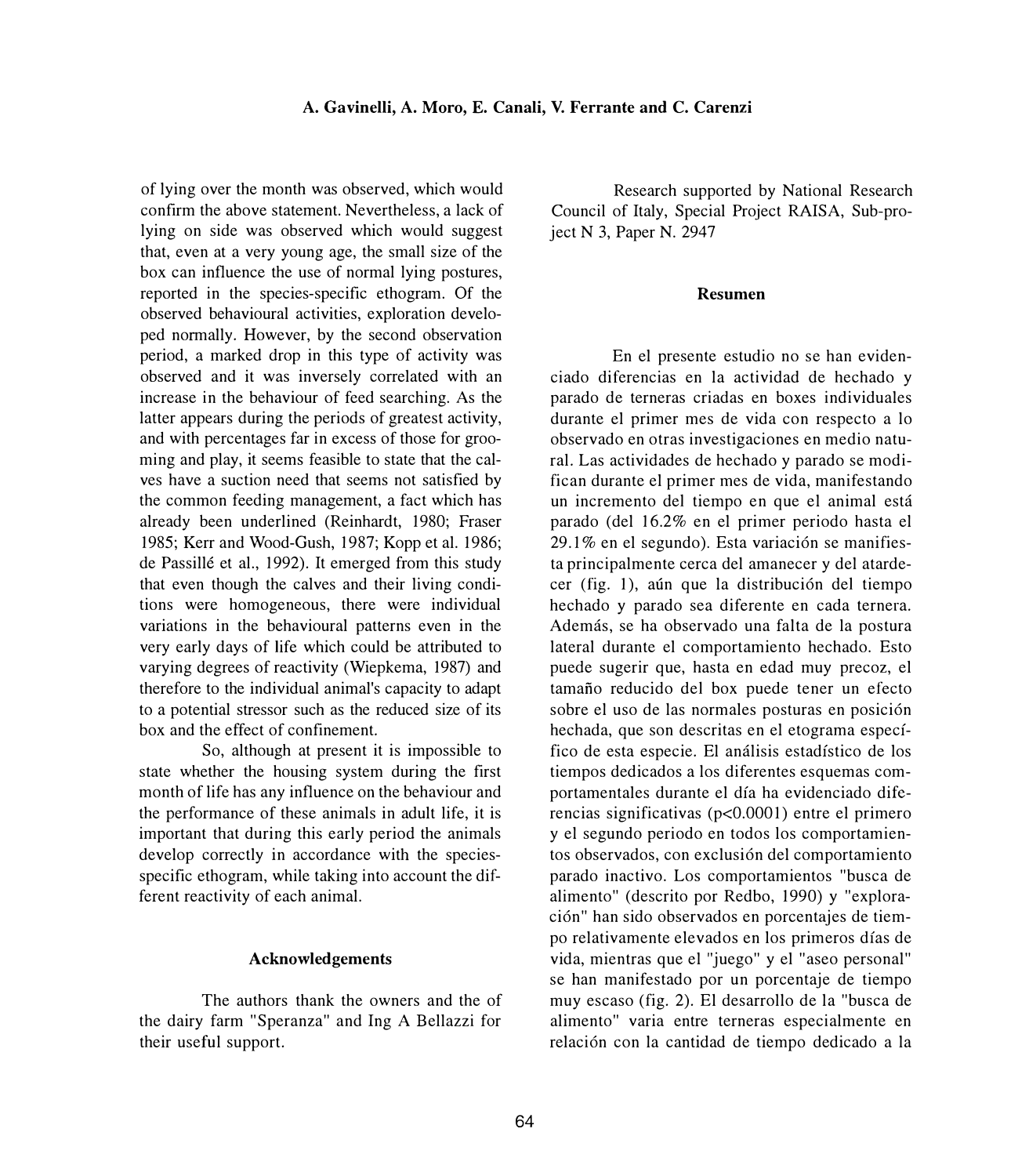"exploraci6n" al amanecer en el primer periodo (fig. 3). Un tiempo más prolongado de "busca de alimento" ha ocurrido en las horas de mayor actividad (amanecer y atardecer). La "busca de alimento" se manifiesta más frecuentemente también cerca de la hora de la comida (fig. 5) y esta actividad es significativamente más elevada antes de la comida (p<0.0001). Esto sugiere que hay otro pico de actividad además que al amanecer y al atardecer, que podrfa ser correlado con la necesidad de succión en condiciones naturales en las cuales los picos de actividad ocurren antes de la asunción de leche. En el presente estudio, se han observado marcadas diferencias individuales en los esquemas comportamentales de las terneras desde los primeros días de vida, aún que los animales y las condiciones exteriores fueran homogeneas. Esto podrfa ser debido a diferentes niveles de reactividad y entonces a la capacidad individual de adaptación a potenciales causas de "stress", cuales el reducido tamaño del box y la situación de aislamiento.

#### **References**

- de Wilt, J. G., 1985. *Behaviour and welfare of veal calves in relation to husbandry systems.* Thesis Inst Agric. Eng. Wageningen, The Netherlands.
- Dellmeier, G. R., Friend, T. H. & Gbur, E. E., 1985. Comparison of four methods of calf confinement. II Behavior. *J. Anim. Sci.* 60: 1102-1109.
- de Passille, A. M. B., Metz, J. H. M., Mekking, P. & Wiepkema, P. R., 1992. Does drinking milk stimulate sucking in young calves? *Appl. Anim. Behav. Sci.* 34: 23-36
- Fraser, A. F. 1974. *Farm animal behaviour.*  Bailliere Tindall London.
- Fraser, A. F., 1985. *Body care. In: Ethology of farm animals:* 215-231 (A. F., Fraser, Ed.). Amsterdam: Elsevier.
- Fraser, A. F. & Broom, D. M., 1990. *Fann animal behaviour and welfare.* London: Bailliere Tindall.
- Friend, T. H. & Dellmeier, G. R. 1988. Common practices and problems related to artificially rearing calves: an ethological analysis. *Appl. Anim. Behav. Sci.* 20:47-62.
- Hafez, E. S. E. & Bouissou, M. F., 1975. The behaviour of cattle. In: *The behaviour of domestic animal:* 203-244 (E. S. E. Hafez, Ed.). Baltimore: Williams & Wilkins.
- Kerr, S. G. C. & Wood-Gush, D. G. M., 1987. A comparison of the early behaviour of intensively and extensively reared calves. *Anim. Prod.* 45:181-190.
- Kiley-Worthington, M., 1983. The behaviour of confined calves raised for veal: are these animals distressed?. *International Journal of study of animal problems* 4:198-213.
- Kopp, M. B., Friend, T. H. & Dellmeier, G. R., 1986. Effect of feeding method on non-nutritive oral activities in Holstein calves. *J. Dairy Sci.*  69: 3094-3099.
- Martin, P. & Bateson, P., 1993. *Measuring behaviour an introductory guide.* Cambridge: University Press.
- Redbo, I., 1990. Change in durations and frequency of stereotypies and their adjoing behaviours in heifers, before, during and after the grazing period. *Appl. Anim. Behav. Sci.* 26:57-67.
- Reinhardt, V., 1980. Social behaviour of Bos Indicus. *Rural Science* 4: 153-156
- Siegel, S.,1956. *Nonparametric statistics for the behavioral science.* Auckland: McGraw-Hill Internation.
- Smits, A. C. & de Wilt, J. G., 1988. Group housing of veal calves. In:, *New Trends in Veal Calf Production:*  61-66 (J.H.M., Metz & CM., Groenestein, Eds). Proceedings of International Symposium. 14-16 March 1990, Netherlands: Pudoc.
- Steenkamer, N., 1982. Alternative housing systems for veal calves, their effect on welfare and performance and their economic feasibility. In: *Welfare and husbandry of calves:* 226-232 (J. P., Signoret, Ed.). The Hague: Martinus Nijhoff Publishers.